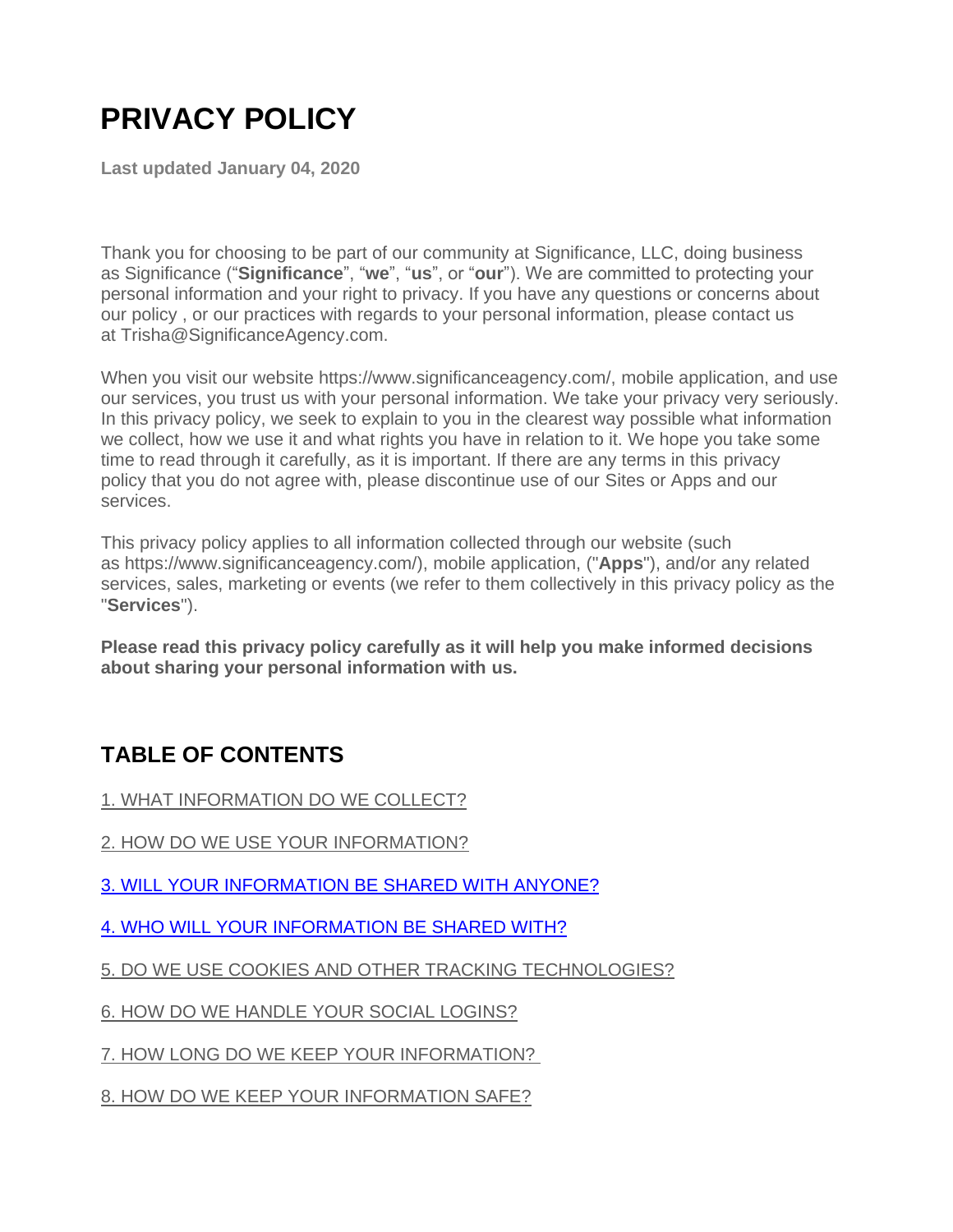### [9. DO WE COLLECT INFORMATION FROM MINORS?](https://app.termly.io/dashboard/website/317916/privacy-policy#infominors)

#### [10. WHAT ARE YOUR PRIVACY RIGHTS?](https://app.termly.io/dashboard/website/317916/privacy-policy#privacyrights)

### [11. DATA BREACH](https://app.termly.io/dashboard/website/317916/privacy-policy#databreach)

### [12. CONTROLS FOR DO-NOT-TRACK FEATURES](https://app.termly.io/dashboard/website/317916/privacy-policy#DNT)

[13. DO CALIFORNIA RESIDENTS HAVE SPECIFIC PRIVACY RIGHTS?](https://app.termly.io/dashboard/website/317916/privacy-policy#caresidents)

[14. DO WE MAKE UPDATES TO THIS POLICY?](https://app.termly.io/dashboard/website/317916/privacy-policy#policyupdates)

[15. HOW CAN YOU CONTACT US ABOUT THIS POLICY?](https://app.termly.io/dashboard/website/317916/privacy-policy#contact)

# **1. WHAT INFORMATION DO WE COLLECT?**

### **Personal information you disclose to us**

*In Short: We collect personal information that you provide to us such as name, address, contact information, passwords and security data, payment information, and social media login data*.

We collect personal information that you voluntarily provide to us when registering at the Services or Apps, expressing an interest in obtaining information about us or our products and services, when participating in activities on the Services or Apps or otherwise contacting us.

The personal information that we collect depends on the context of your interactions with us and the Services or Apps, the choices you make and the products and features you use. The personal information we collect can include the following:

**Publicly Available Personal Information.** We collect first name, maiden name, last name, and nickname; phone numbers; email addresses; business email; business phone number; current and former address; social media; and other similar data.

**Credentials.** We collect passwords, password hints, and similar security information used for authentication and account access.

**Social Media Login Data.** We provide you with the option to register using social media account details, like your Facebook, Twitter or other social media account. If you choose to register in this way, we will collect the Information described in the section called ["HOW DO](https://app.termly.io/dashboard/website/317916/privacy-policy#sociallogins)  [WE HANDLE YOUR SOCIAL LOGINS"](https://app.termly.io/dashboard/website/317916/privacy-policy#sociallogins) below.

All personal information that you provide to us must be true, complete and accurate, and you must notify us of any changes to such personal information.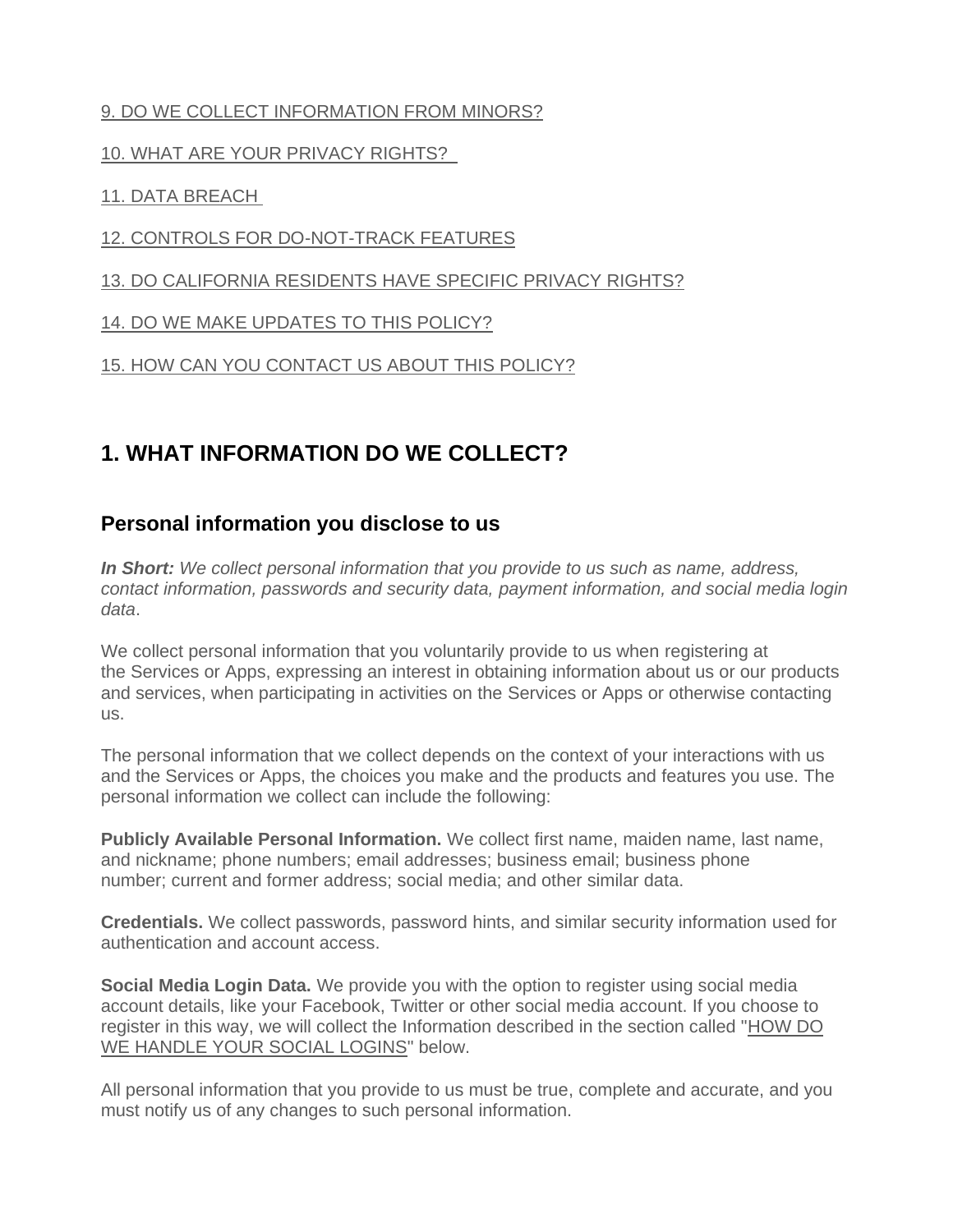### **Information automatically collected**

*In Short: Some information – such as IP address and/or browser and device characteristics – is collected automatically when you visit our Services or Apps.*

We automatically collect certain information when you visit, use or navigate the Services or Apps. This information does not reveal your specific identity (like your name or contact information) but may include device and usage information, such as your IP address, browser and device characteristics, operating system, language preferences, referring URLs, device name, country, location, information about how and when you use our Services or Apps and other technical information. This information is primarily needed to maintain the security and operation of our Services or Apps, and for our internal analytics and reporting purposes.

Like many businesses, we also collect information through cookies and similar technologies.

**Online Identifiers.** We collect cookie identifiers, or others such as the ones used for analytics and marketing; devices; applications; tools and protocols, such as IP (Internet Protocol) addresses; and other similar data.

### **Information collected through our Apps**

*In Short:**We may collect information regarding your mobile device, push notifications, when you use our apps.*

If you use our Apps, we may also collect the following information:

• *Mobile Device Data.* We may automatically collect device information (such as your mobile device ID, model and manufacturer), operating system, version information and IP address.

• *Push Notifications.* We may request to send you push notifications regarding your account or the mobile application. If you wish to opt-out from receiving these types of communications, you may turn them off in your device's settings.

# **2. HOW DO WE USE YOUR INFORMATION?**

*In Short: We process your information for purposes based on legitimate business interests, the fulfillment of our contract with you, compliance with our legal obligations, and/or your consent.*

We use personal information collected via our Services or Apps for a variety of business purposes described below. We process your personal information for these purposes in reliance on our legitimate business interests, in order to enter into or perform a contract with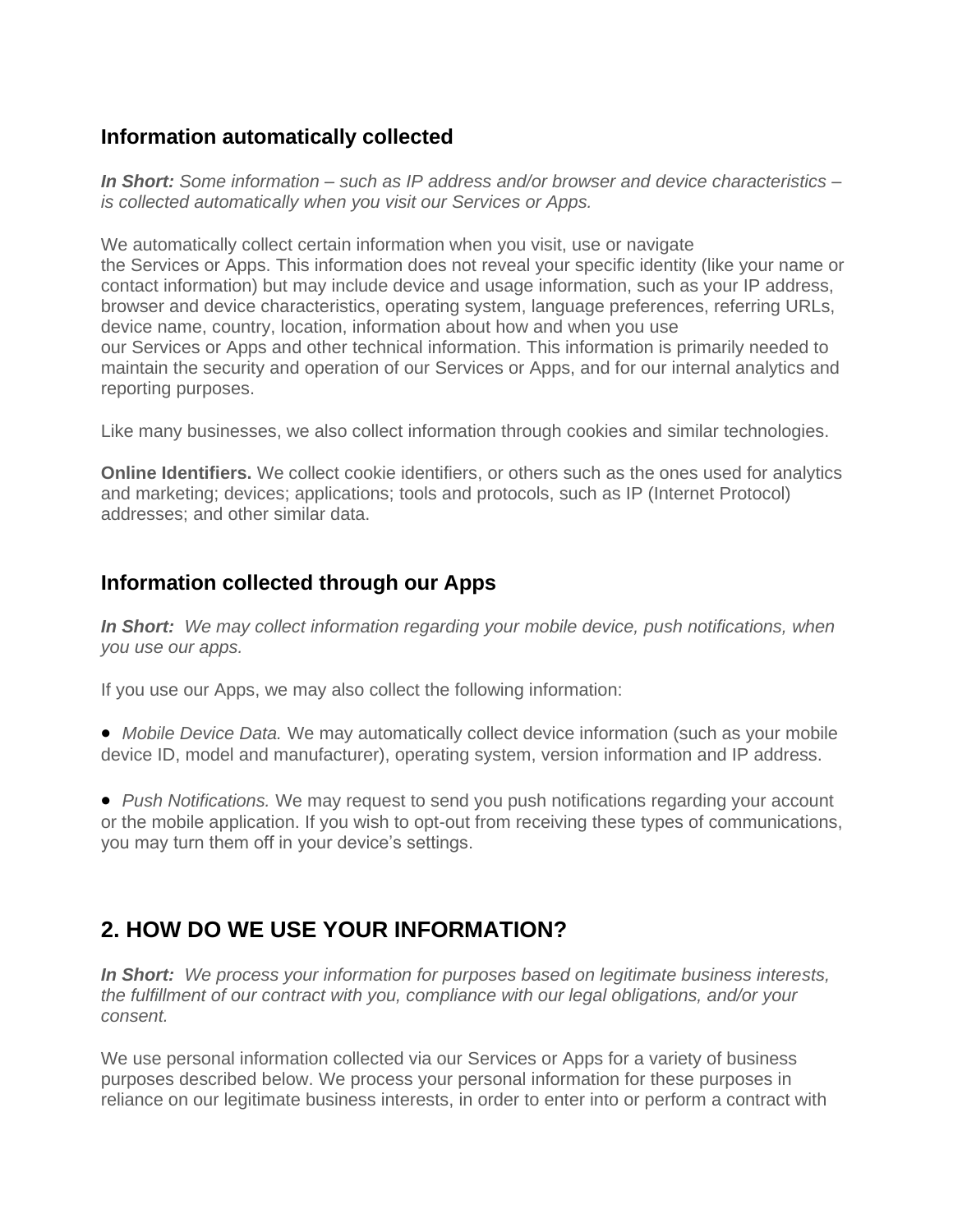you, with your consent, and/or for compliance with our legal obligations. We indicate the specific processing grounds we rely on next to each purpose listed below.

We use the information we collect or receive:

- **To facilitate account creation and logon process.** If you choose to link your account with us to a third party account (such as your Google or Facebook account), we use the information you allowed us to collect from those third parties to facilitate account creation and logon process for the performance of the contract. See the section below headed ["HOW DO WE HANDLE YOUR SOCIAL LOGINS"](https://app.termly.io/dashboard/website/317916/privacy-policy#sociallogins) for further information.
- **To send you marketing and promotional communications.** We and/or our third party marketing partners may use the personal information you send to us for our marketing purposes, if this is in accordance with your marketing preferences. You can opt-out of our marketing emails at any time (see the ["WHAT ARE YOUR PRIVACY](https://app.termly.io/dashboard/website/317916/privacy-policy#privacyrights)  [RIGHTS"](https://app.termly.io/dashboard/website/317916/privacy-policy#privacyrights) below).
- **To send administrative information to you.** We may use your personal information to send you product, service and new feature information and/or information about changes to our terms, conditions, and policies.
- **To protect our Services.** We may use your information as part of our efforts to keep our Services or Apps safe and secure (for example, for fraud monitoring and prevention).
- **To enforce our terms, conditions and policies for Business Purposes, Legal Reasons and Contractual.**
- **To respond to legal requests and prevent harm.** If we receive a subpoena or other legal request, we may need to inspect the data we hold to determine how to respond.
- **To manage user accounts**. We may use your information for the purposes of managing our account and keeping it in working order.
- **To deliver services to the user.** We may use your information to provide you with the requested service.
- **To respond to user inquiries/offer support to users.** We may use your information to respond to your inquiries and solve any potential issues you might have with the use of our Services.
- **For other Business Purposes.** We may use your information for other Business Purposes, such as data analysis, identifying usage trends, determining the effectiveness of our promotional campaigns and to evaluate and improve our Services or Apps, products, marketing and your experience. We may use and store this information in aggregated and anonymized form so that it is not associated with individual end users and does not include personal information. We will not use identifiable personal information without your consent.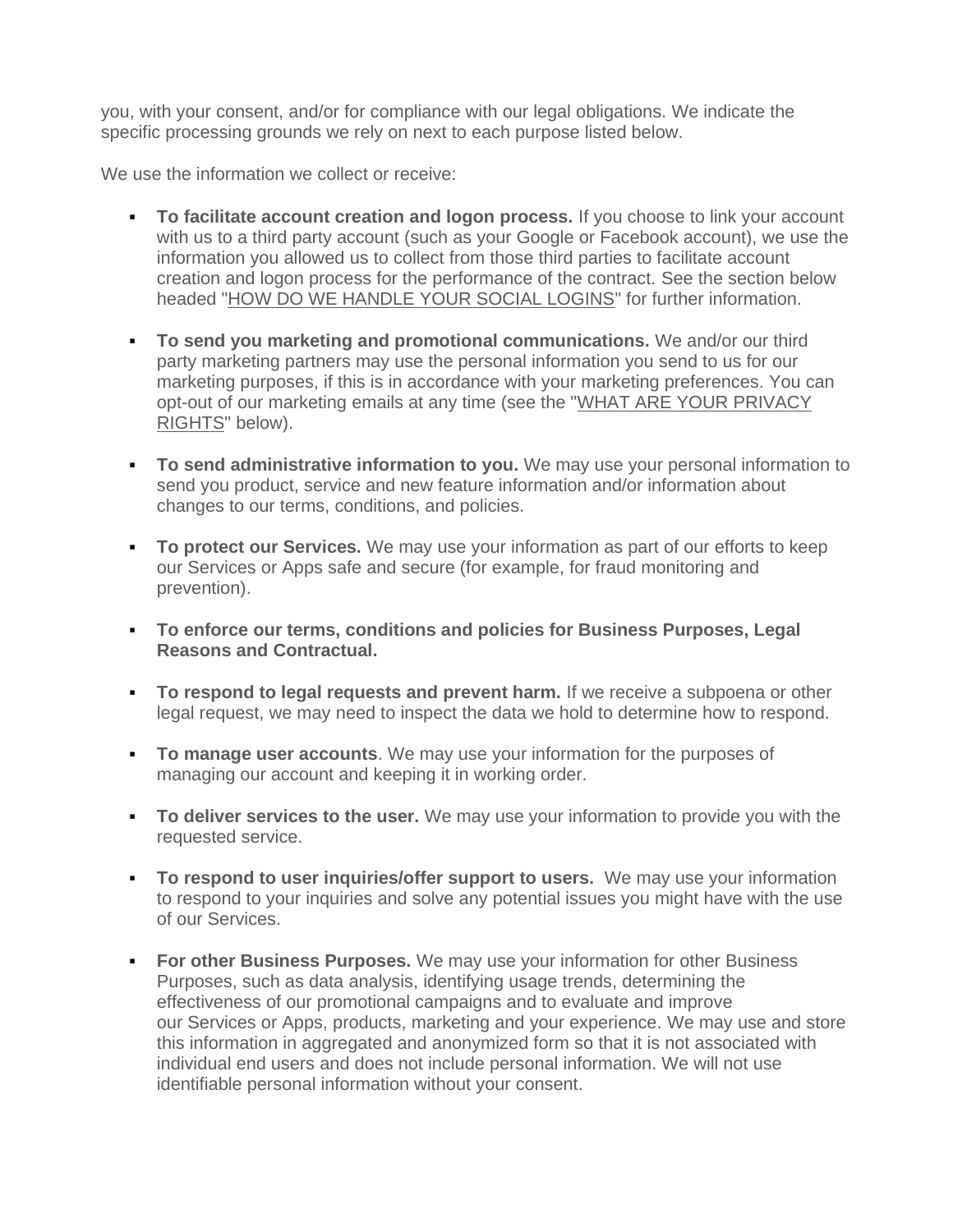# **3. WILL YOUR INFORMATION BE SHARED WITH ANYONE?**

*In Short: We only share information with your consent, to comply with laws, to provide you with services, to protect your rights, or to fulfill business obligations.*

We may process or share data based on the following legal basis:

- **Consent:** We may process your data if you have given us specific consent to use your personal information in a specific purpose.
- **Legitimate Interests:** We may process your data when it is reasonably necessary to achieve our legitimate business interests.
- **Performance of a Contract:** Where we have entered into a contract with you, we may process your personal information to fulfill the terms of our contract.
- **Legal Obligations:** We may disclose your information where we are legally required to do so in order to comply with applicable law, governmental requests, a judicial proceeding, court order, or legal process, such as in response to a court order or a subpoena (including in response to public authorities to meet national security or law enforcement requirements).
- **Vital Interests:** We may disclose your information where we believe it is necessary to investigate, prevent, or take action regarding potential violations of our policies, suspected fraud, situations involving potential threats to the safety of any person and illegal activities, or as evidence in litigation in which we are involved.

More specifically, we may need to process your data or share your personal information in the following situations:

▪ **Vendors, Consultants and Other Third-Party Service Providers.** We may share your data with third party vendors, service providers, contractors or agents who perform services for us or on our behalf and require access to such information to do that work. Examples include: payment processing, data analysis, email delivery, hosting services, customer service and marketing efforts. We may allow selected third parties to use tracking technology on the Services or Apps, which will enable them to collect data about how you interact with the Services or Apps over time. This information may be used to, among other things, analyze and track data, determine the popularity of certain content and better understand online activity. Unless described in this Policy, we do not share, sell, rent or trade any of your information with third parties for their promotional purposes.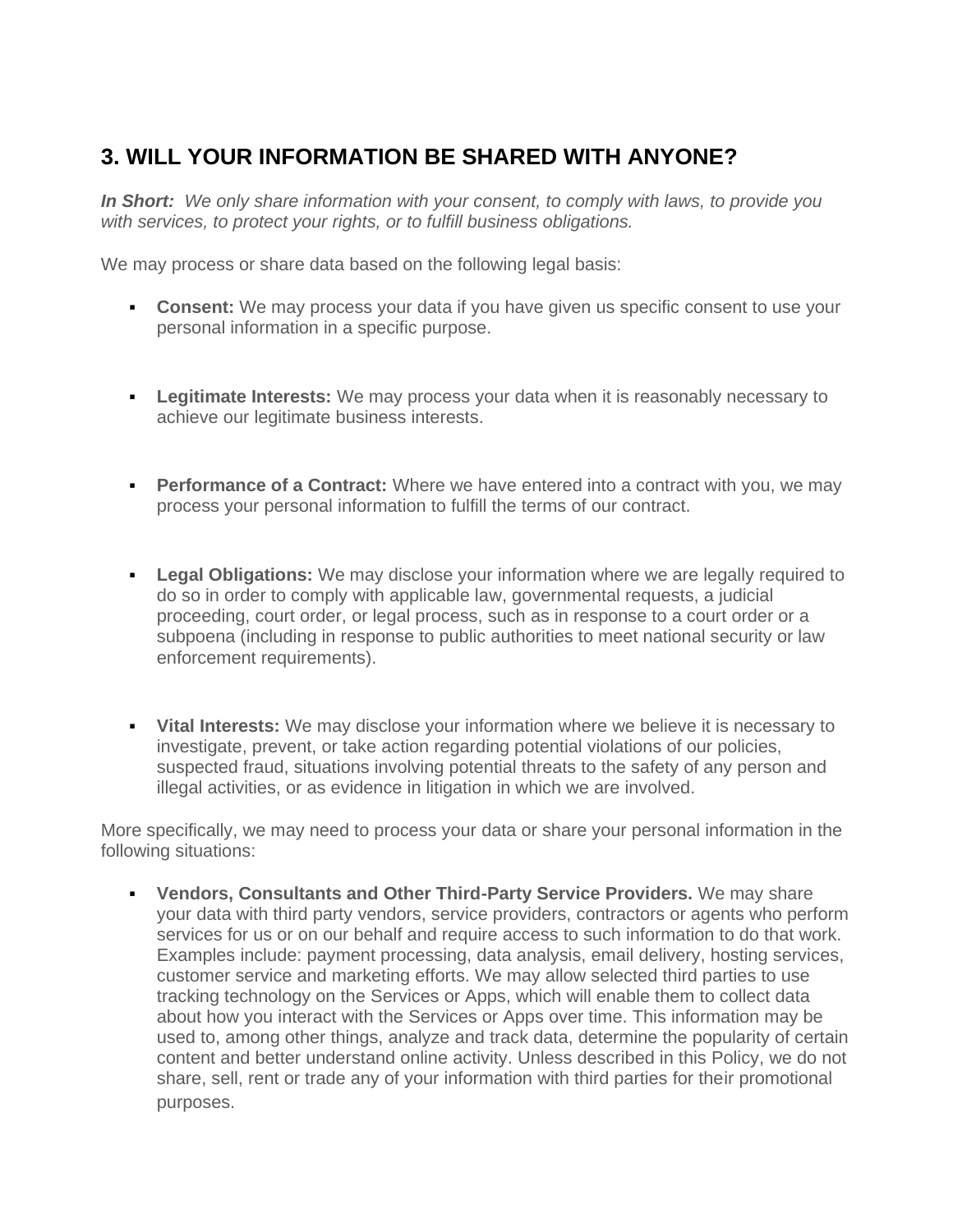**EUSINESS Transfers.** We may share or transfer your information in connection with, or during negotiations of, any merger, sale of company assets, financing, or acquisition of all or a portion of our business to another company.

# **4. WHO WILL YOUR INFORMATION BE SHARED WITH?**

*In Short: We only share information with the following third parties.*

We only share and disclose your information with the following third parties. We have categorized each party so that you may be easily understand the purpose of our data collection and processing practices. If we have processed your data based on your consent and you wish to revoke your consent, please contact us.

- **Content Optimization** Google Site Search and YouTube video embed
- **Web and Mobile Analytics** Google Analytics
- **Website Hosting** Wix

# **5. DO WE USE COOKIES AND OTHER TRACKING TECHNOLOGIES?**

*In Short: We may use cookies and other tracking technologies to collect and store your information.*

We may use cookies and similar tracking technologies (like web beacons and pixels) to access or store information. Specific information about how we use such technologies and how you can refuse certain cookies is set out in our Cookie Policy.

# **6. HOW DO WE HANDLE YOUR SOCIAL LOGINS?**

*In Short: If you choose to register or log in to our services using a social media account, we may have access to certain information about you.*

Our Services or Apps offer you the ability to register and login using your third party social media account details (like your Facebook or Twitter logins). Where you choose to do this, we will receive certain profile information about you from your social media provider. The profile Information we receive may vary depending on the social media provider concerned, but will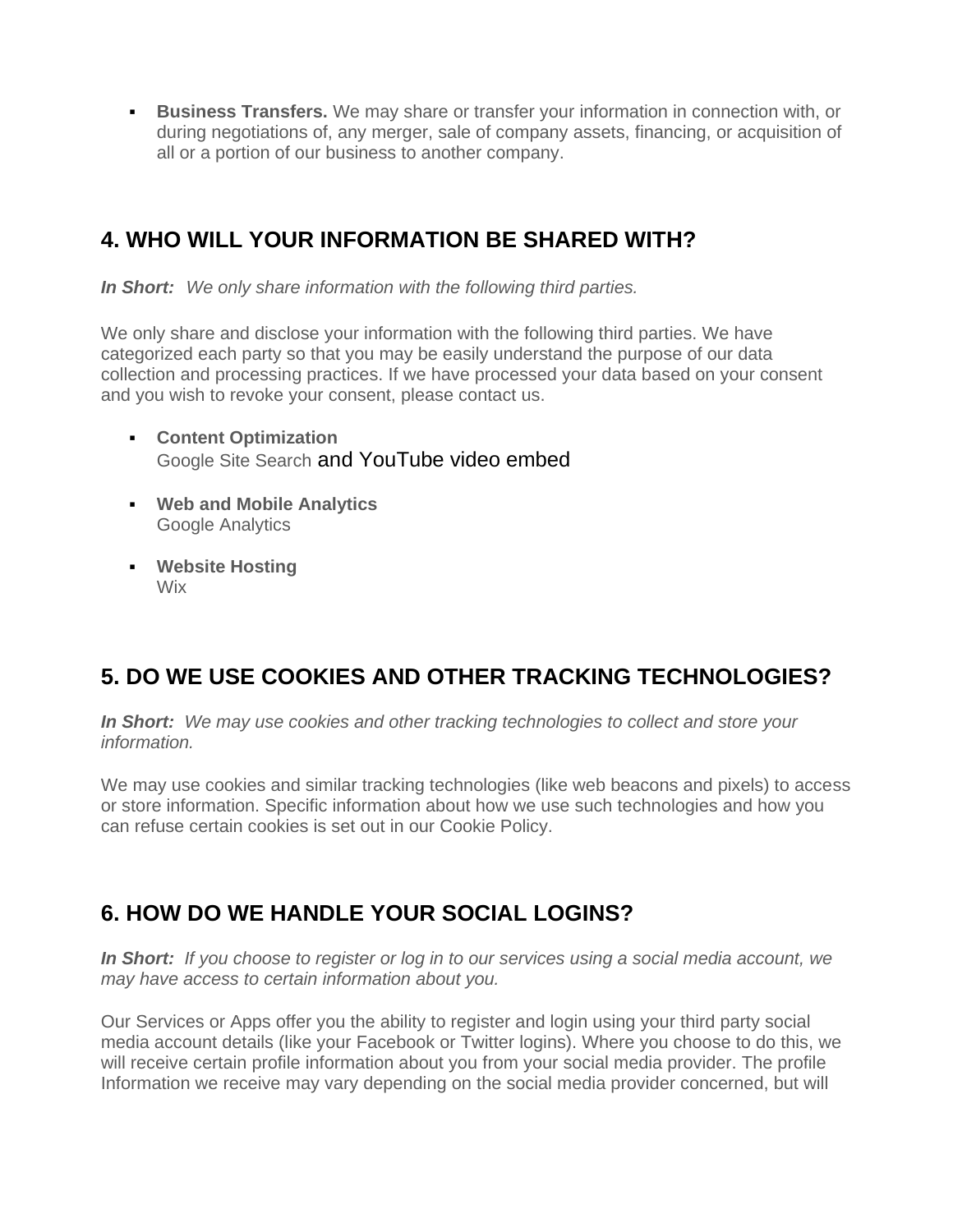often include your name, e-mail address, friends list, profile picture as well as other information you choose to make public.

We will use the information we receive only for the purposes that are described in this privacy policy or that are otherwise made clear to you on the Services or Apps. Please note that we do not control, and are not responsible for, other uses of your personal information by your third party social media provider. We recommend that you review their privacy policy to understand how they collect, use and share your personal information, and how you can set your privacy preferences on their sites and apps.

### **7. HOW LONG DO WE KEEP YOUR INFORMATION?**

*In Short: We keep your information for as long as necessary to fulfill the purposes outlined in this privacy policy unless otherwise required by law.*

We will only keep your personal information for as long as it is necessary for the purposes set out in this privacy policy, unless a longer retention period is required or permitted by law (such as tax, accounting or other legal requirements). No purpose in this policy will require us keeping your personal information for longer than the period of time in which users have an account with us.

When we have no ongoing legitimate business need to process your personal information, we will either delete or anonymize it, or, if this is not possible (for example, because your personal information has been stored in backup archives), then we will securely store your personal information and isolate it from any further processing until deletion is possible.

# **8. HOW DO WE KEEP YOUR INFORMATION SAFE?**

*In Short: We aim to protect your personal information through a system of organizational and technical security measures.*

We have implemented appropriate technical and organizational security measures designed to protect the security of any personal information we process. However, please also remember that we cannot guarantee that the internet itself is 100% secure. Although we will do our best to protect your personal information, transmission of personal information to and from our Services or Apps is at your own risk. You should only access the services within a secure environment.

# **9. DO WE COLLECT INFORMATION FROM MINORS?**

*In Short: We do not knowingly collect data from or market to children under 18 years of age.*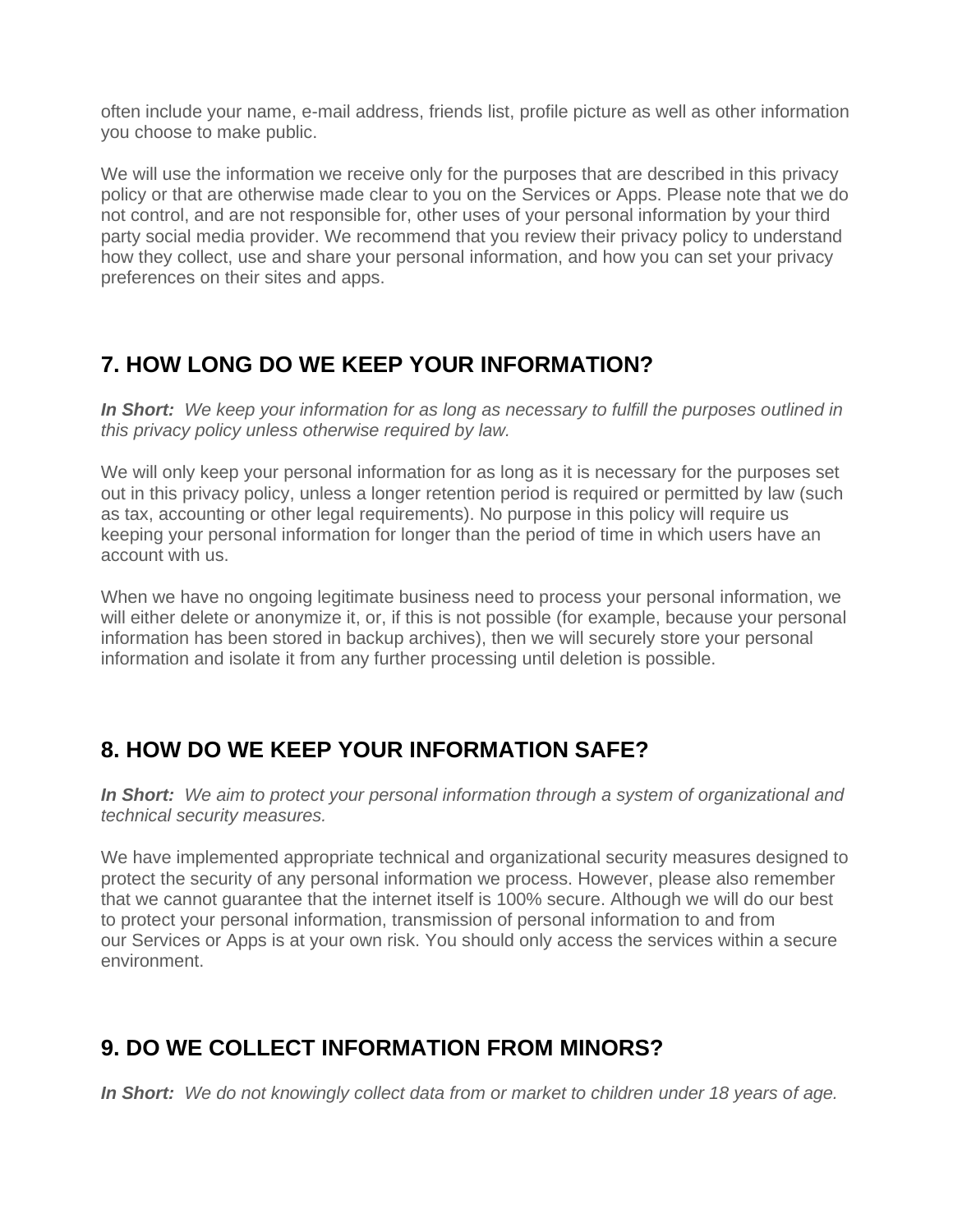We do not knowingly solicit data from or market to children under 18 years of age. By using the Services or Apps, you represent that you are at least 18 or that you are the parent or guardian of such a minor and consent to such minor dependent's use of the Services or Apps. If we learn that personal information from users less than 18 years of age has been collected, we will deactivate the account and take reasonable measures to promptly delete such data from our records. If you become aware of any data we have collected from children under age 18, please contact us at trisha@significanceagency.com.

# **10. WHAT ARE YOUR PRIVACY RIGHTS?**

*In Short: You may review, change, or terminate your account at any time.*

If you are resident in the European Economic Area and you believe we are unlawfully processing your personal information, you also have the right to complain to your local data protection supervisory authority. You can find their contact details here: [http://ec.europa.eu/justice/data-protection/bodies/authorities/index\\_en.htm.](http://ec.europa.eu/justice/data-protection/bodies/authorities/index_en.htm)

If you have questions or comments about your privacy rights, you may email us at Trisha@SignificanceAgency.com.

#### **Account Information**

If you would at any time like to review or change the information in your account or terminate your account, you can:

■ Contact us using the contact information provided.

Upon your request to terminate your account, we will deactivate or delete your account and information from our active databases. However, some information may be retained in our files to prevent fraud, troubleshoot problems, assist with any investigations, enforce our Terms of Use and/or comply with legal requirements.

**Cookies and similar technologies:** Most Web browsers are set to accept cookies by default. If you prefer, you can usually choose to set your browser to remove cookies and to reject cookies. If you choose to remove cookies or reject cookies, this could affect certain features or services of our Services or Apps. To opt-out of interest-based advertising by advertisers on our Services or Apps visit [http://www.aboutads.info/choices/.](http://www.aboutads.info/choices/)

**Opting out of email marketing:** You can unsubscribe from our marketing email list at any time by clicking on the unsubscribe link in the emails that we send or by contacting us using the details provided below. You will then be removed from the marketing email list – however, we will still need to send you service-related emails that are necessary for the administration and use of your account. To otherwise opt-out, you may:

■ Access your account settings and update preferences.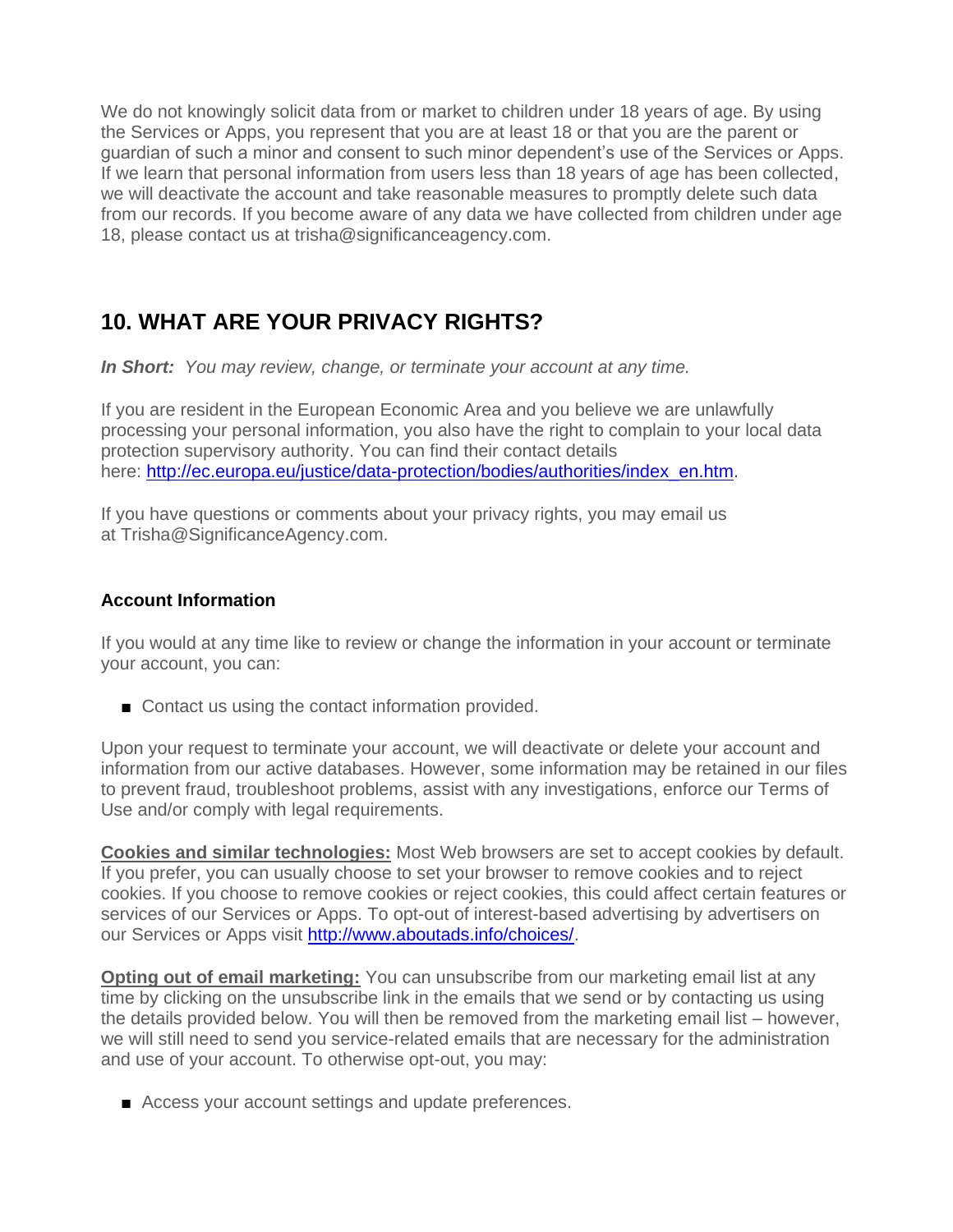■ Contact us using the contact information provided.

# **11. DATA BREACH**

A privacy breach occurs when there is unauthorized access to or collection, use, disclosure or disposal of personal information. You will be notified about data breaches when Significance, LLC believes you are likely to be at risk or serious harm. For example, a data breach may be likely to result in serious financial harm or harm to your mental or physical well-being. In the event that Significance, LLC becomes aware of a security breach which has resulted or may result in unauthorized access, use or disclosure of personal information Significance, LLC will promptly investigate the matter and notify the applicable Supervisory Authority not later than 72 hours after having become aware of it, unless the personal data breach is unlikely to result in a risk to the rights and freedoms of natural persons.

### **12. CONTROLS FOR DO-NOT-TRACK FEATURES**

Most web browsers and some mobile operating systems and mobile applications include a Do-Not-Track ("DNT") feature or setting you can activate to signal your privacy preference not to have data about your online browsing activities monitored and collected. No uniform technology standard for recognizing and implementing DNT signals has been finalized. As such, we do not currently respond to DNT browser signals or any other mechanism that automatically communicates your choice not to be tracked online. If a standard for online tracking is adopted that we must follow in the future, we will inform you about that practice in a revised version of this privacy policy.

### **13. DO CALIFORNIA RESIDENTS HAVE SPECIFIC PRIVACY RIGHTS?**

*In Short: Yes, if you are a resident of California, you are granted specific rights regarding access to your personal information.*

California Civil Code Section 1798.83, also known as the "Shine The Light" law, permits our users who are California residents to request and obtain from us, once a year and free of charge, information about categories of personal information (if any) we disclosed to third parties for direct marketing purposes and the names and addresses of all third parties with which we shared personal information in the immediately preceding calendar year. If you are a California resident and would like to make such a request, please submit your request in writing to us using the contact information provided below.

If you are under 18 years of age, reside in California, and have a registered account with the Services or Apps, you have the right to request removal of unwanted data that you publicly post on the Services or Apps. To request removal of such data, please contact us using the